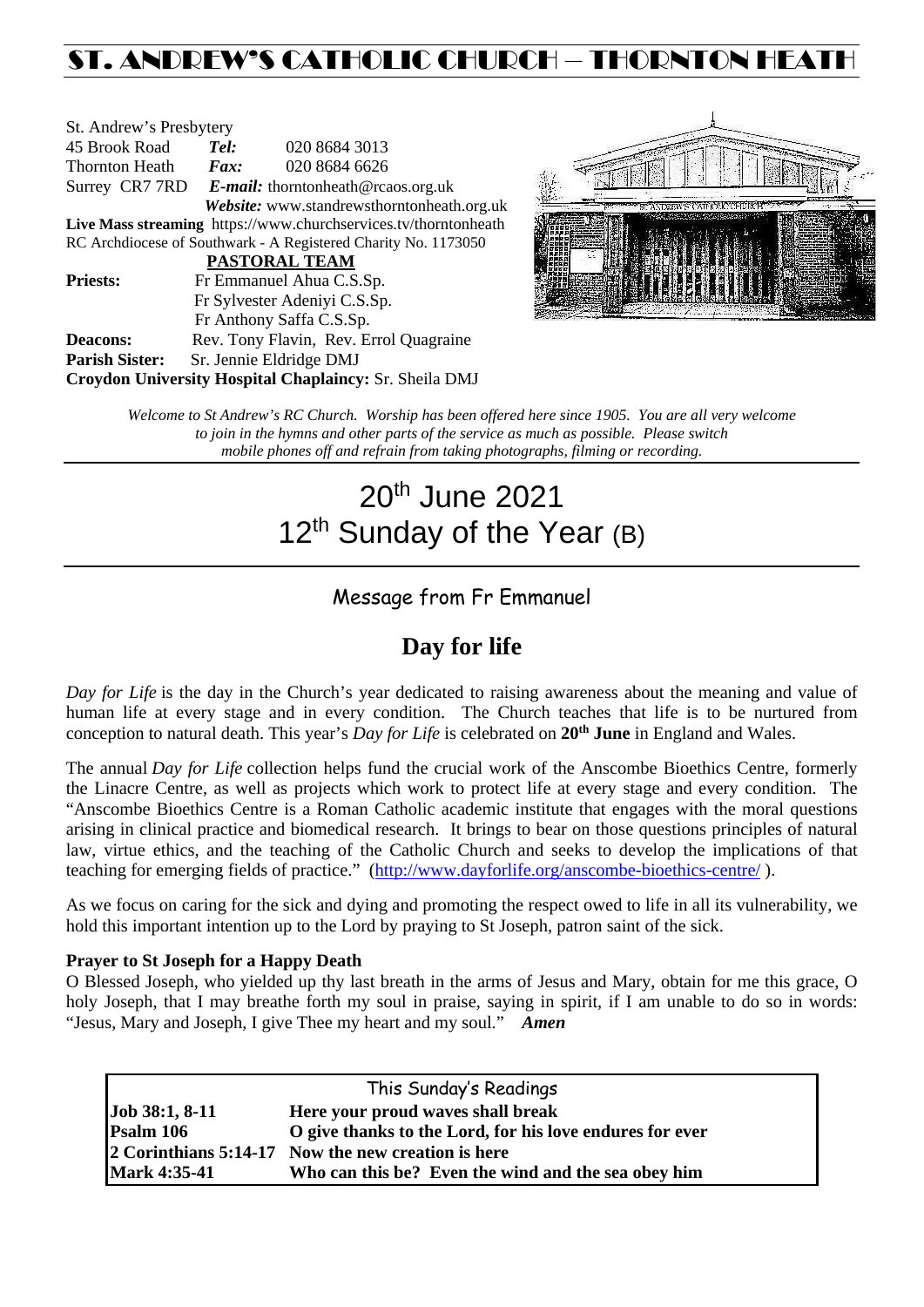### Diary for the Week

| $U(1, Y, 1)$ into the contract of $V$ |                    |                                        |                                      |  |  |
|---------------------------------------|--------------------|----------------------------------------|--------------------------------------|--|--|
| Sunday 20 <sup>th</sup> June          |                    | 6.00pm (Saturday) First Mass of Sunday | Paul Etuka RIP                       |  |  |
| $12^{th}$ Sunday of the Year          | $9.30$ am          | <b>Mass</b>                            | Ian Cyrill RIP                       |  |  |
|                                       | 11.30am            | <b>Mass</b>                            | "Frank" Thanksgiving to B.V.M.       |  |  |
| Father's Day                          | 6.00 <sub>pm</sub> | <b>Mass</b>                            | For the People of the Parish         |  |  |
| Monday 21st June                      | 7.30am             | <b>Mass</b>                            | Deceased Members of Hampshire Family |  |  |
|                                       | 10.00am            | <b>Mass</b>                            | <b>Sr Mary Martin RIP</b>            |  |  |
| Tuesday 22 <sup>nd</sup> June         | 7.30am             | <b>Mass</b>                            | Deceased Members of Ritchie Family   |  |  |
|                                       | 10.00am            | Mass                                   | "Frank" Wellbeing                    |  |  |
| Wednesday 23rd June                   | 7.30am             | <b>Mass</b>                            |                                      |  |  |
|                                       | 10.00am            | <b>Mass</b>                            | Judex Leong-Chung RIP Anniv          |  |  |
| <b>Thursday 24th June</b>             | 7.30am             | Mass                                   |                                      |  |  |
| The Nativity of St John The           | 10.00am            | <b>Mass</b>                            | Noreen Britto RIP Anniv              |  |  |
| <b>Baptist</b>                        |                    |                                        |                                      |  |  |
|                                       |                    |                                        |                                      |  |  |
| Friday $25th$ June                    | 7.30am             | <b>Mass</b>                            | Paul Etuka RIP                       |  |  |
|                                       | 10.00am            | <b>Mass</b>                            | "Elizabeth" Wellbeing                |  |  |
| Saturday 26 <sup>th</sup> June        | 9.30am             | <b>Mass</b>                            | Marie Parsooramen RIP                |  |  |
|                                       | $10.00 - 10.30$ am | <b>Confessions</b>                     |                                      |  |  |
|                                       | $5.00 - 5.30$ pm   | <b>Confessions</b>                     |                                      |  |  |
|                                       | 6.00 <sub>pm</sub> | <b>First Mass of Sunday</b>            | Len Highland RIP                     |  |  |
| Sunday 27 <sup>th</sup> June          | 9.30am             | Mass                                   | Merle D'Souza RIP                    |  |  |
| $13^{th}$ Sunday of the Year          | 11.30am            | <b>Mass</b>                            | Gilda Margaret James RIP Anniv       |  |  |
|                                       | 6.00 <sub>pm</sub> | <b>Mass</b>                            | For the People of the Parish         |  |  |

Church cleaners: this week: Judie's Crew, next week: Fifi's Group

### St. Andrew's Parish Notices

#### **LIVE STREAMING OUR MASSES**

If you would like to live stream our Holy Masses, the address for accessing our live streaming: <https://www.churchservices.tv/thorntonheath>

#### **SECOND COLLECTION THIS WEEKEND**

The second collection this weekend is for Day for Life. This is the Day in the Church's Life dedicated to celebrating the Sacredness of Life. The proceeds from the Day for Life collection provide core funding for the Anscombe Bioethics Centre and to assist other life related activities supported by the Church, usually by means of grants made to support Catholic charities working in the particular field determined by the theme of the year.

#### **CONFIRMATIONS AND FIRST HOLY COMMUNIONS**

After regular discussions with the Clergy and Catechists on whether the Sacraments can safely take place this year and following on from the recent Government announcements regarding lockdown restrictions, the following are:

#### **Confirmations**

At the moment we intend to hold Confirmations this autumn, please call Sr Jennie, 020 8689 0454, for more information.

#### **First Holy Communions**

For First Holy Communions we are asking parents of children who are in year 3 or 4 from September 2020 to complete an application to register their children for the next programme by  $27<sup>th</sup>$  June 2021. Please complete the online form by following the link<https://forms.gle/uYfhYvYZdFY8Gfi57>

Of course, in order for the Sacraments to go ahead, we will need help from you. Thank you if you have already come forward but we still need more volunteer Catechists. If you have a child who would like to join the programme, please consider becoming a Catechist so we can move forward with our programme. Send your details via email into the office.

#### **DBS RENEWAL FOR VOLUNTEERS IN THE CHURCH**

The Diocese have asked that all volunteers who work with those in groups with children and vulnerable adults, including all Eucharistic ministers and adult altar servers over the age of 18, agree to getting a DBS renewal as soon as is practical.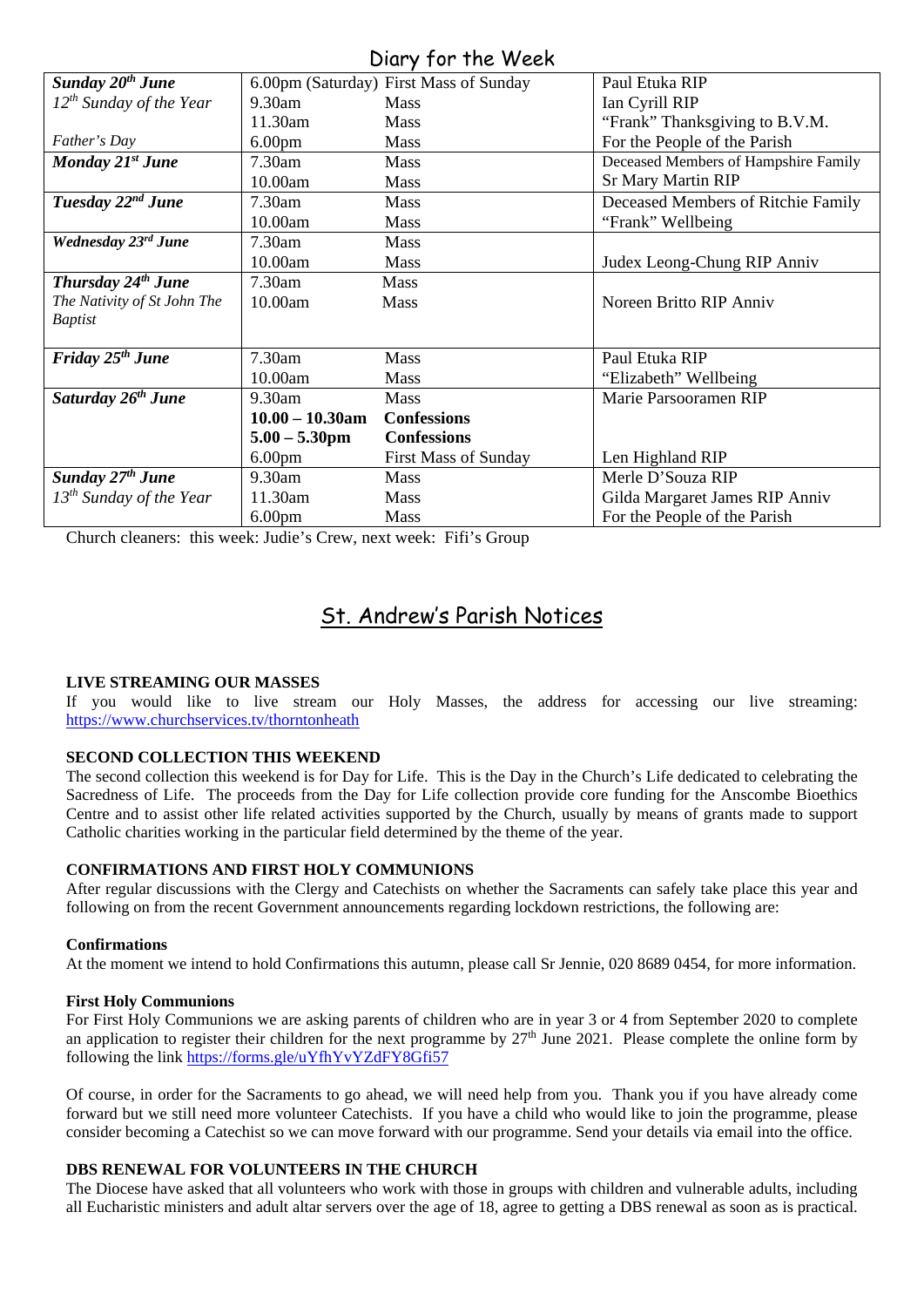The Diocese is not saying volunteers have to stop their volunteering but given that all such volunteering activities have been in abeyance for a year, now is a very good time to re-evaluate and to adhere to the DBS requirements for your role.

Please contact the Parish Safeguarding representatives, Lesley Brennan 0758 855 0058 or Christine Monaghan 0798 502 4424 for further info.

#### **CHURCH AND HALL TOILETS**

Over the last couple of weeks, our toilets have been left in quite a state, water left running on the floors, rubbish left behind on the floors, the hand washing bottles taken etc. Please can we ask if everyone who uses our toilets can leave them in a clean and tidy state and particularly please can all parents accompany their children to use the toilets. Regretfully we will have to close the toilets if the damage continues.

#### **REPOSITORY**

The Repository will be open after the 9.30am and 11.30am Masses on Sunday. For access you will need to re-enter the Church at the front entrance after exiting through the side doors.

#### **GIFT AID ENVELOPES**

Gift Aid envelopes for 2021/22 are available in the porch for collection. Please collect your envelopes after each Mass. This is also a good opportunity for you to sign up if you are not already in the scheme. The Gift Aid Scheme allows the parish to claim 25p tax back from HMRC for every £1 you donate. It will not cost you any extra. The only requirement is you must be paying UK tax. Please collect the relevant forms from the porch or pass your contact details to the parish office.

#### **CANDLES IN CHURCH**

Some people are gifting the small votive candles to the Church. Please can we ask you not to do this as we are required by law, for health and safety reasons, to purchase our candles from authorised companies.

#### **MISSIO RED BOXES**

Missio is the Pope's official charity for overseas mission. Through Missio you provide practical and spiritual care in 157 countries, as well as train local priests, nuns and lay leaders to form and sustain communities of faith. Missio brings the message of God's love to those living in poverty and turmoil overseas. In England and Wales they are known by their distinctive red collection box.

For those of you who have a Missio box, there will be a collection of all monies in the Church on the weekend of  $10/11<sup>th</sup>$ July. For further information about Missio red boxes please call Savio on 07902 933534.

#### **ST ANDREW'S BIG CLEANING DAY**

In anticipation of the Government relaxing the rules, I would like to request that if you can, please can you come along to help clean the Church and hall and the surrounding outside areas on Saturday  $26<sup>th</sup>$  June for a "good clean" in readiness for us to resume some of our usual activities. I am grateful to everyone who regularly attend to the cleaning of the Church but during this lockdown period, some people were not able to come along and the burden has fallen on just a few. I would be most grateful if you could spare an hour or so after the 9.30am Mass on Saturday 26<sup>th</sup> June to come along and help us. We really need more people to help with the task of cleaning God's house, so if you can help in any way, please do come along – I would be very happy to see you! *Fr Emmanuel*

#### **SECOND COLLECTION NEXT WEEKEND**

The second collection next weekend,  $27<sup>th</sup>$  June, is for Peter's Pence. Peter's Pence: by reason of the bond of unity and charity, the bishops of the Church, with their people, join together to produce those means which the Holy Father and the Apostolic See need to exercise works of mercy and charity and its service of the Universal Church. The faithful's offerings to the Holy Father are destined to church needs, humanitarian initiatives and social promotion projects, as well as to the support of the Holy See. The Pope, being pastor of the whole Church, is attentive to the material needs of poor dioceses, religious institutes and faithful in grave difficulties: the poor, children, the elderly, those marginalised and the victims of war and natural disasters. Concrete aid is thus made available to bishops or dioceses in need, to Catholic education, assistance, to refugees, and immigrants etc.

#### **NEW ONE-OFF DIOCESE GIFT AID ENVELOPES**

There are some new one-off Diocese Gift Aid envelopes (white) in the porch available to use. These have been designed as a one-off use for visitors to St Andrew's and those who may wish to make a one off taxable donation to us so they are different from the normal parishioners numbered Gift Aid envelopes (blue box manila envelopes) for our Gift Aid Scheme. These can also be used for non-Gift Aid donations too. Please complete and hand into the collection trays or give to one of the priests.